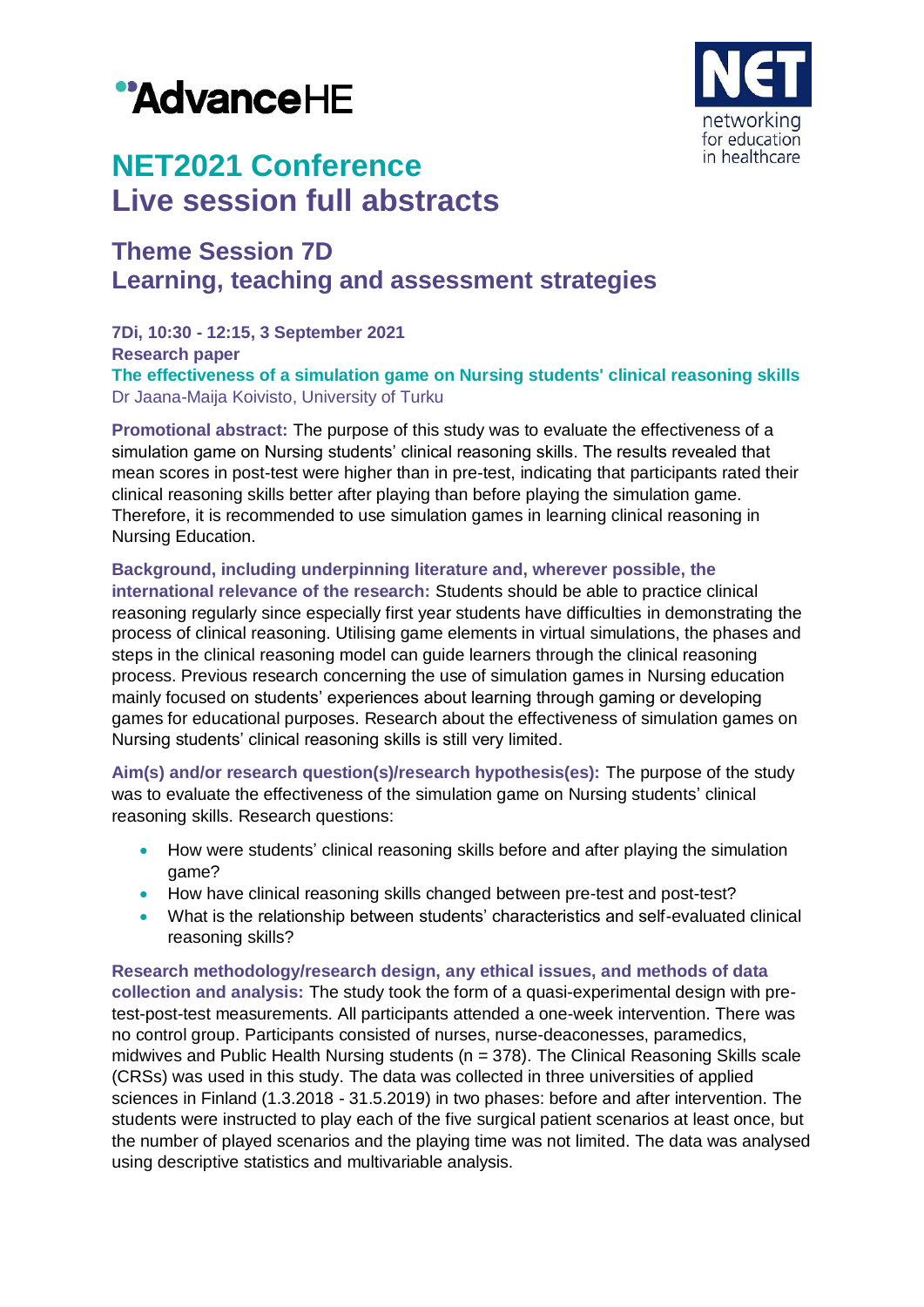**Key findings and recommendations:** A little less than half of the respondents were in the age group 21–25. The majority were female. The largest group of respondents were Nursing students. Statistically significant differences were found between gaming activity and background variables. Men played more non-digital and digital games than women. Participants with a practical nursing background played fewer educational games than participants with an upper secondary school background. Nursing students played more non-digital, digital games and educational games than Midwifery students. The results revealed that mean scores (difference between means) in post-test were higher than in pretest indicating that participants rated their clinical reasoning skills better after playing than before playing the simulation game. The difference was statistically significant in almost all 25 items.

Conclusion: Results showed that playing the simulation game had a positive impact on students' self-rated clinical reasoning skills. Despite regional and cultural differences, clinical reasoning skills are common competencies appropriate for professionals, and thus the simulation game could be applicable across international educational systems. In the future, clinical reasoning skills should be investigated using objective measures, such as analysing students' performance in the simulation game by using game data.

## **Three key points to indicate how your work contributes to knowledge development:**

- The contribution of this study has been to confirm the effectiveness of simulation games for clinical reasoning skills.
- This work contributes to existing knowledge of using serious games in Nursing Education by providing an understanding of what characteristics of students affect self-rated clinical reasoning skills.
- This study lays the groundwork for future research into proving that simulation games are a valid teaching method in Nursing Education.

#### **References:**

Furze, J., Black, L., Hoffman, J., Barr, J.B., Cochran, T.M. & Jensen, G.M. (2015) 'Exploration of Students' Clinical Reasoning Development in Professional Physical Therapy Education.' *Journal of Physical Therapy Education*, 29(3), 22-33.

Koivisto, J-M., Haavisto, E., Niemi, H., Haho, P., Nylund, S., & Multisilta, J. (2018) 'Design principles for simulation games for learning clinical reasoning: A design-based research approach.' *Nurse Education Today*, 60,114–120.

Levett-Jones, T., Hoffman, K., Dempsey, J., Yeun-Sim Jeong, S., Noble, D., Norton, C.A. & Hickey, N. (2010) 'The 'five rights' of clinical reasoning: An educational model to enhance nursing students' ability to identify and manage clinically 'at risk' patients.' *Nurse Education Today*, 30(6), 515-20.

**Keywords:** Clinical Reasoning Skills, Effectiveness, Simulation Game, Nursing Students, Quasi-Experimental.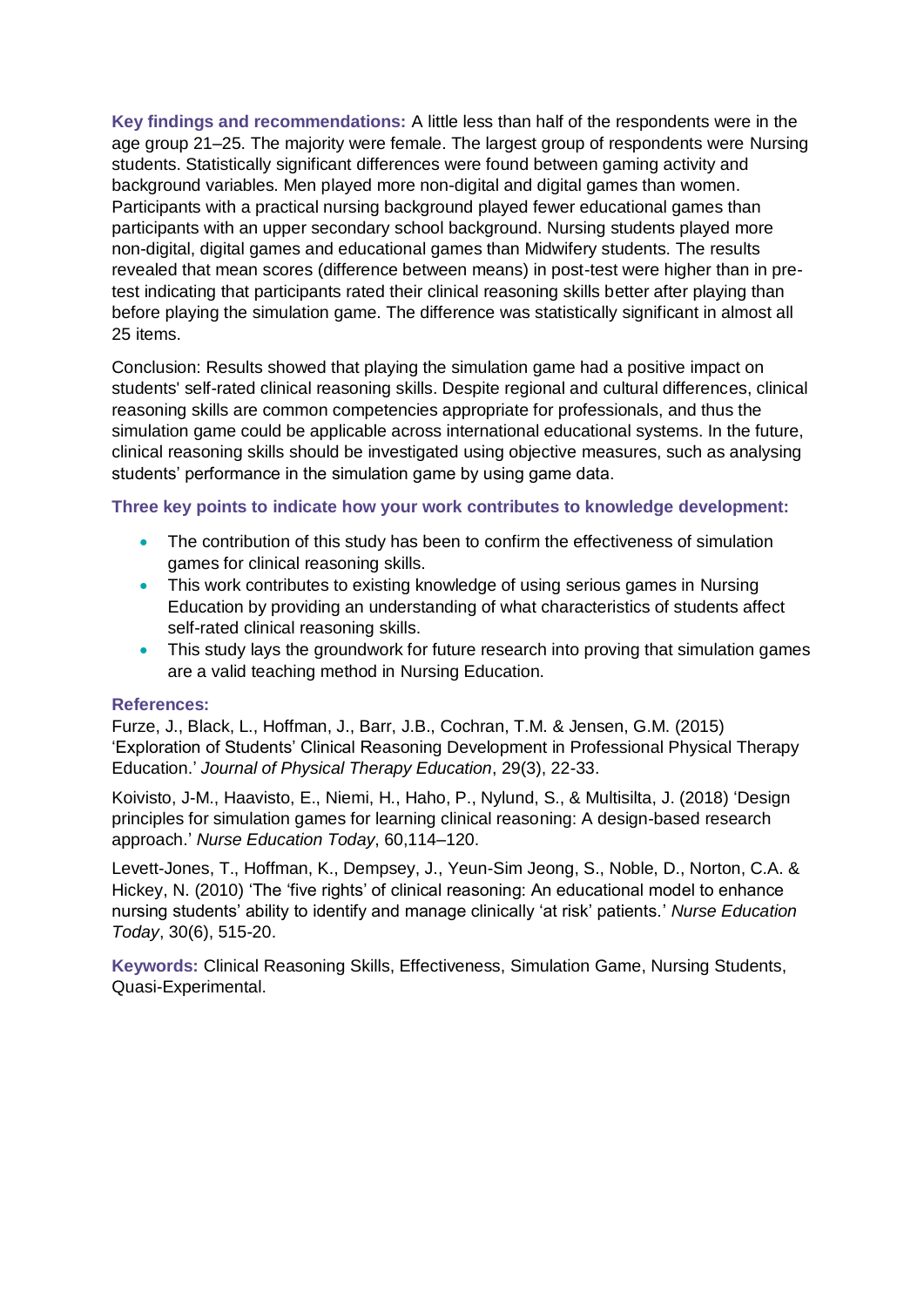# **7Diii, 10:30 - 12:15, 3 September 2021 Innovation paper Using immersive video to develop empathy in Mental Health Nursing students within simulated practice sessions**

Laura Hollinshead and Victoria Sweetmore, University of Derby

**Promotional abstract:** This session will provide an outline of the immersive video case study used to humanise the lived experience of patients and encourage empathy and critical thinking in Mental Health Nursing students at the University of Derby. The session will provide an overview of the approach taken to develop the case study and deliver as part of simulated learning through both face-to-face and online delivery. It will provide an overview of the evaluation data gathered from students and discuss applications of the approach within other Health disciplines.

**Background, context and evidence base for the innovation, including, where possible, its international relevance:** There are two fundamental issues within teaching Nursing students. Addressing the theory-practice gap (Carson & Harder, 2016) and the development of empathy (Bas-Sarmiento *et al*., 2020). The use of 'simulation' has become a popular practice to overcome these problems (Brunero *et al.,* 2010). There are, however, challenges with sustaining this approach with costly equipment, limits to its availability, suitable teaching spaces and ever-increasing class sizes (Carson & Harder, 2016). Some educators have turned to technology to assist in overcoming these challenges with the use of video technology becoming a popular cost-effective option (Snelgrove *et al*., 2016).

**Aim/focus of the innovation:** Through simulation students can reflect critically on their actions, allowing them to apply their knowledge to patient care and helping them link theory to practice through their exposure to active learning situations (Felton & Wright, 2017). The experiential learning this provides students has been shown by several studies to help develop clinical reasoning (Herron *et al*., 2019), complex decision making (Felton & Wright, 2017), self-confidence (Jefferies & Rizzolo, 2006), and empathy (Brunero *et al*., 2010). In 2019, the Mental Health Nursing Team at the University of Derby created a project to explore the use of immersive video to help bring to life the experience of a mental health patient and their journey within the healthcare system.

**Implementation of the innovation:** A case study was created around a generic patient 'Sam' and set at several key points within the patient journey, e.g. pre-admission, admission onto a ward, an experience in a communal area and a multi-disciplinary meeting. Subject matter experts including healthcare practitioners, Experts by Experience (ex-patients) and academic staff all contributed in different ways to ensure an authentic patient case study was created. The case study was filmed using a combination of point of view (POV) video and 360° video, enabling the viewer to see through the eyes of the patient, helping them to consider how the experiences they see might make them feel.

**Methods used to assess the innovation:** Delivered within a classroom setting and online as part of simulated learning, the case study videos were used to immerse students within the patient experience. Getting them to consider how the experience they see might be felt by the patient, developing empathy for their situation and experiences, and going on to critically examine the healthcare practitioner's role within this experience. Through watching and re-watching the videos and engaging in debate and dialogue with their peers and academic staff, students can consider the importance of compassion-focused and personcentred care helping to humanise the lived experience of the future patients they will care for. The use of the videos within the simulated learning session was evaluated through a questionnaire.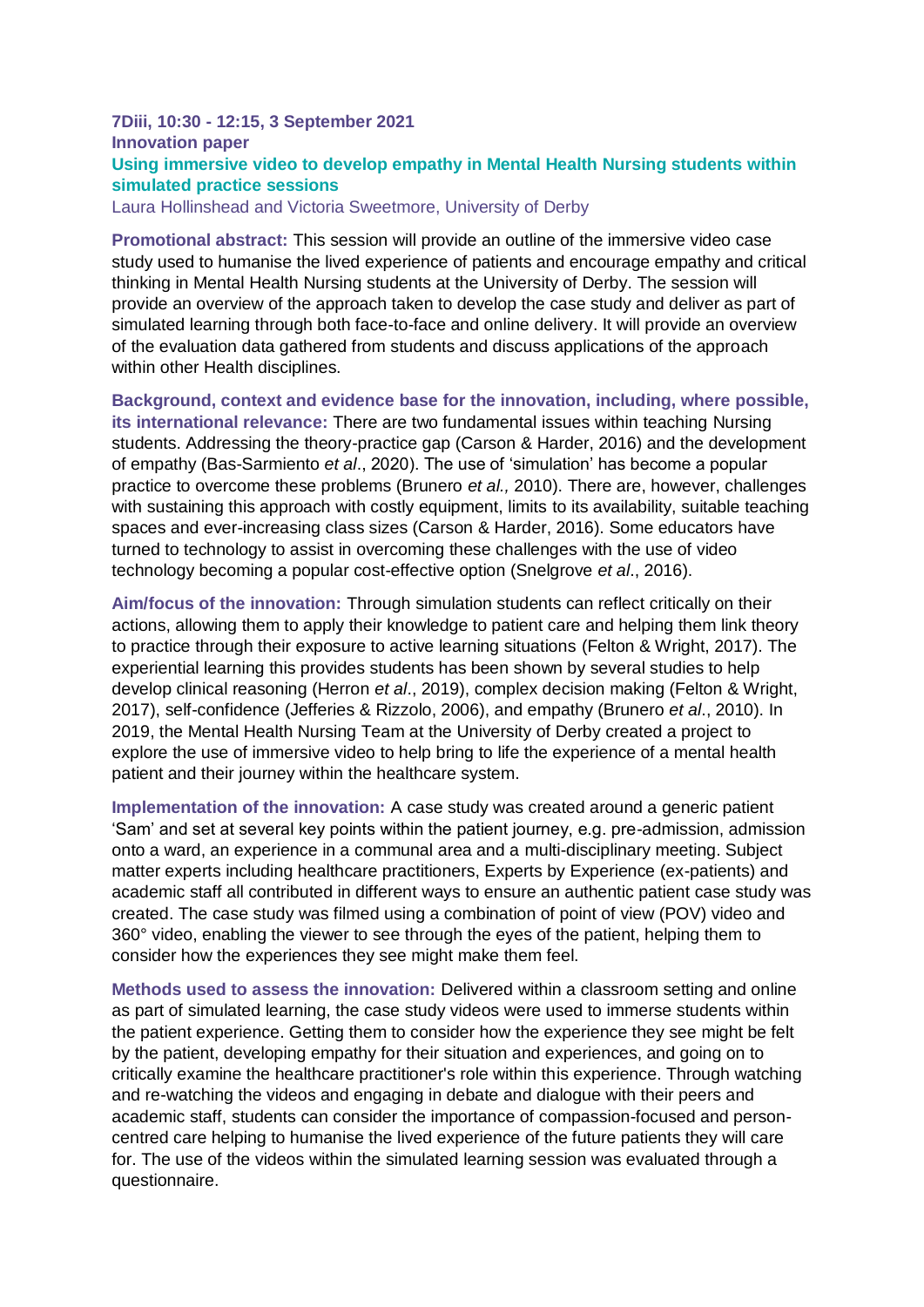**Key findings:** Responses demonstrated an increased confidence in understanding the lived experience, empathy, and critical reflection on how their practice contributes to the patient's experience. Students also felt that as a result of this experience they would make changes to their practice and had made them consider aspects of patient care and treatment they had not previously considered. A similar approach to the one taken could help to support interprofessional learning across health disciplines, with further case studies exploring the relationships between different health professionals and how they contribute collectively to the patient experience. At the university we can see the potential for this in subject areas such as Occupational Therapy, Social Work and other areas of Nursing.

**Three key points to indicate how your work contributes to knowledge development within the selected theme:**

- Use of video case studies to immerse students into the patient experience.
- Developing empathy in students through humanising the lived experience of patients.
- Designing sustainable and scalable technology-based solutions for simulated learning.

### **References:**

Bas-Sarmiento, P., Fernández-Gutiérrez, M., Baena-Baños, M., Correro-Bermejo, A., Soler-Martins, P.S. & de la Torre-Moyano, S. (2020) 'Empathy training in health sciences: A systematic review.' *Nurse Education in Practice*, 44, 102739.

Brunero, S., Lamont, S. & Coates, M. (2010) 'A review of empathy education in nursing.' *Nursing Inquiry*, 17(1), 65–74.

Carson, P.P. & Harder, N. (2016) 'Simulation use within the classroom: recommendations from the literature.' *Clinical Simulation in Nursing*, 12, 429–437.

Felton, A. & Wright, N. (2017) 'Simulation in mental health nurse education: The development, implementation and evaluation of an educational innovation.' *Nurse Education in Practice*, 26, 46-52.

Herron, E.K., Powers, K., Mullen, L. & Burkhart, B. (2019) 'Effect of case study versus video simulation on nursing students' satisfaction, self-confidence, and knowledge: A quasiexperimental study.' *Nurse Education Today*, 79, 129-134.

Jefferies, P.R., & Rizzolo, M.A. (2006) 'Designing and implementing models for the innovative use of simulation to teach nursing care of ill adults and children: A national, multisite, multi-method study.' National League for Nursing and Laerdal Medical, New York. Available at: [http://www.nln.org/docs/default-source/professional-development](http://www.nln.org/docs/default-source/professional-development-programs/read-the-nln-laerdal-project-summary-report-pdf.pdf?sfvrsn%C2%BC0)[programs/read-the-nln-laerdal-project-summary-report-pdf.pdf?sfvrsn%C2%BC0](http://www.nln.org/docs/default-source/professional-development-programs/read-the-nln-laerdal-project-summary-report-pdf.pdf?sfvrsn%C2%BC0) [Accessed 19 May 2020].

Snelgrove, S., Tait, D.J.R. & Tait, M. (2016) 'Teaching psychology to student nurses: the use of 'Talking Head' videos.' *Research in Learning Technology*, 24. Available at: <https://journal.alt.ac.uk/index.php/rlt/article/view/1804> [Accessed 14 May 2020].

**Keywords:** Immersive, Simulation, Empathy, Humanising, Video.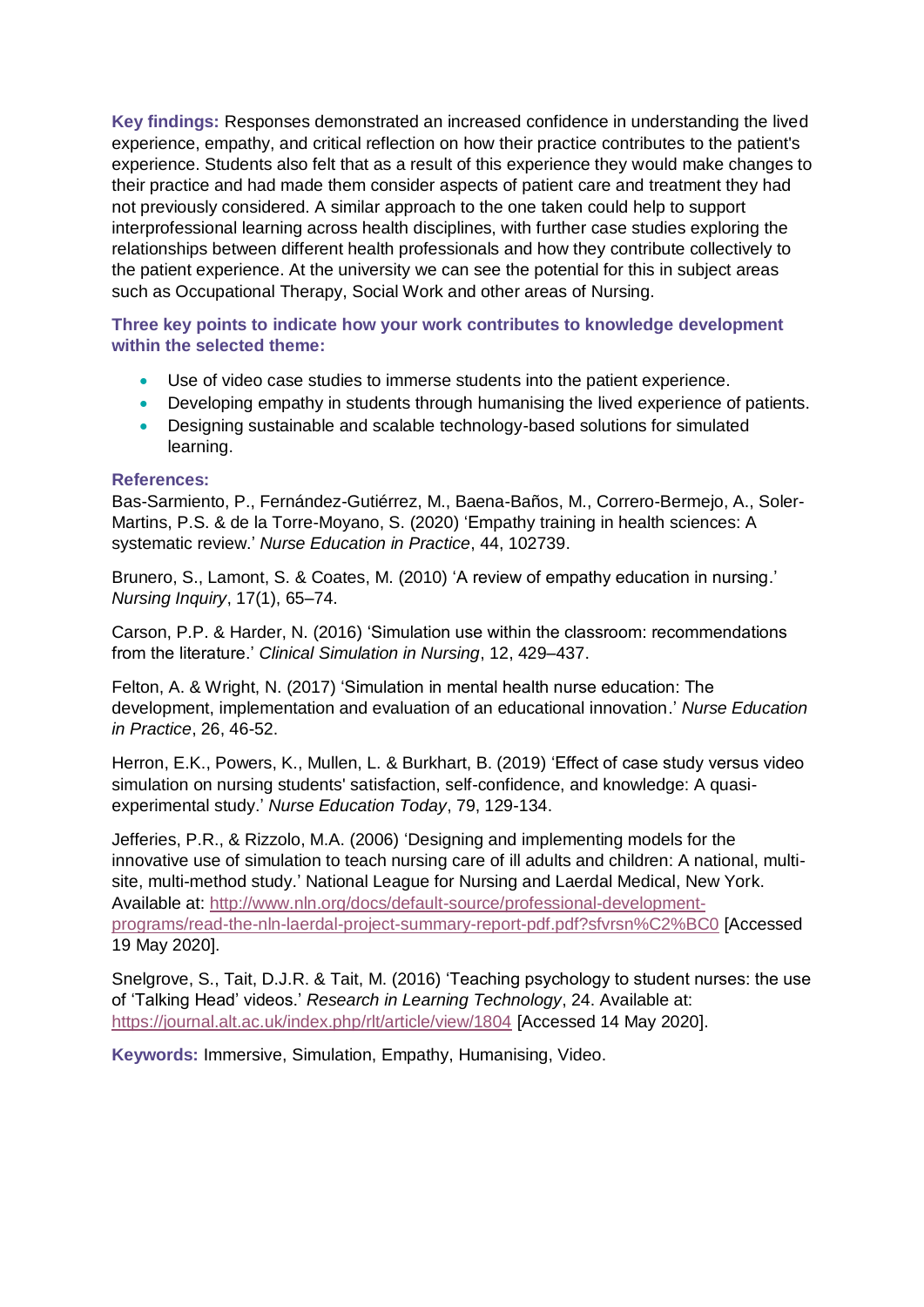# **7Div, 10:30 - 12:15, 3 September 2021 Innovation paper HeARtbeat: An augmented reality application for immersive learning of Cardiology**

Professor Kevin Moffat, University of Warwick

**Promotional abstract:** HeARtbeat©2020 is an augmented reality (AR) application (App) that realistically portrays a beating heart in its normal state and abnormal state (atrial fibrillation). Pharmacy and Biomedical Science students consistently commented that the causes of atrial fibrillation and its treatments, compared to other heart diseases, are difficult to comprehend. The App was developed as a technology-based strategy to continuously improve the teaching effectiveness and students' learning experiences. Users are able to interact with the heart model in real-time while navigating through the content of the App that presents information from Basic Sciences (Anatomy, Physiology, Pathophysiology) and Pharmacology to clinical application.

**Background, context and evidence base for the innovation, including, where possible, its international relevance:** In this context Pharmacy and Biomedical Science students consistently commented that the causes of atrial fibrillation (an international health issue) and its treatments, compared to other heart diseases, are difficult to comprehend. The complexity of atrial fibrillation is likely the cause of the challenges that students face. Given academics locally and globally are being encouraged to innovate in their teaching, demonstrated the need for a novel and creative way to teach this complex subject. AR with its unique features of integrating digital information with the user's environment, provides an opportunity to convert complex knowledge into engaging, interactive, and immersive learning content.

**Aim/focus of the innovation:** The focus of the innovation was to proactively address the gaps in interdisciplinary learning, comprehension, analysis and knowledge application related to atrial fibrillation through the use of digital technology. An aim was to provide academics with a delivery platform (AR) that allowed students to access this interactive information on their smart phones or tablets over a 24-hour, seven-day cycle. A further aim was to provide healthcare providers (medical, nursing, paramedics, allied health) and patients to complement and contribute to both clinician and patient education needs, along with improving disease awareness and treatment, medication adherence and treatment outcomes.

**Implementation of the innovation:** Implementation has been through a series of agile development stages to ensure the design and development remained focused on the specific aims. Each iterative phase was evaluated by all involved in the project with feedback allowing further refinement. Code development was shared between a small number of software development personnel to ensure quality control over production. With the funding model came a number of milestones needing to be achieved and these have all been met. This innovation activity occurred in three countries/three campuses, across three continents and three time zones.

#### **Methods used to assess the innovation:**

- Proof of concept to initially demonstrate viability.
- Initial Alpha and periodic Beta testing schedules.
- Intermediate student surveys multiple schools and campuses.
- Demonstrations to academics, healthcare clinicians and patients.
- Final product student surveys March / April 2021 results pending.